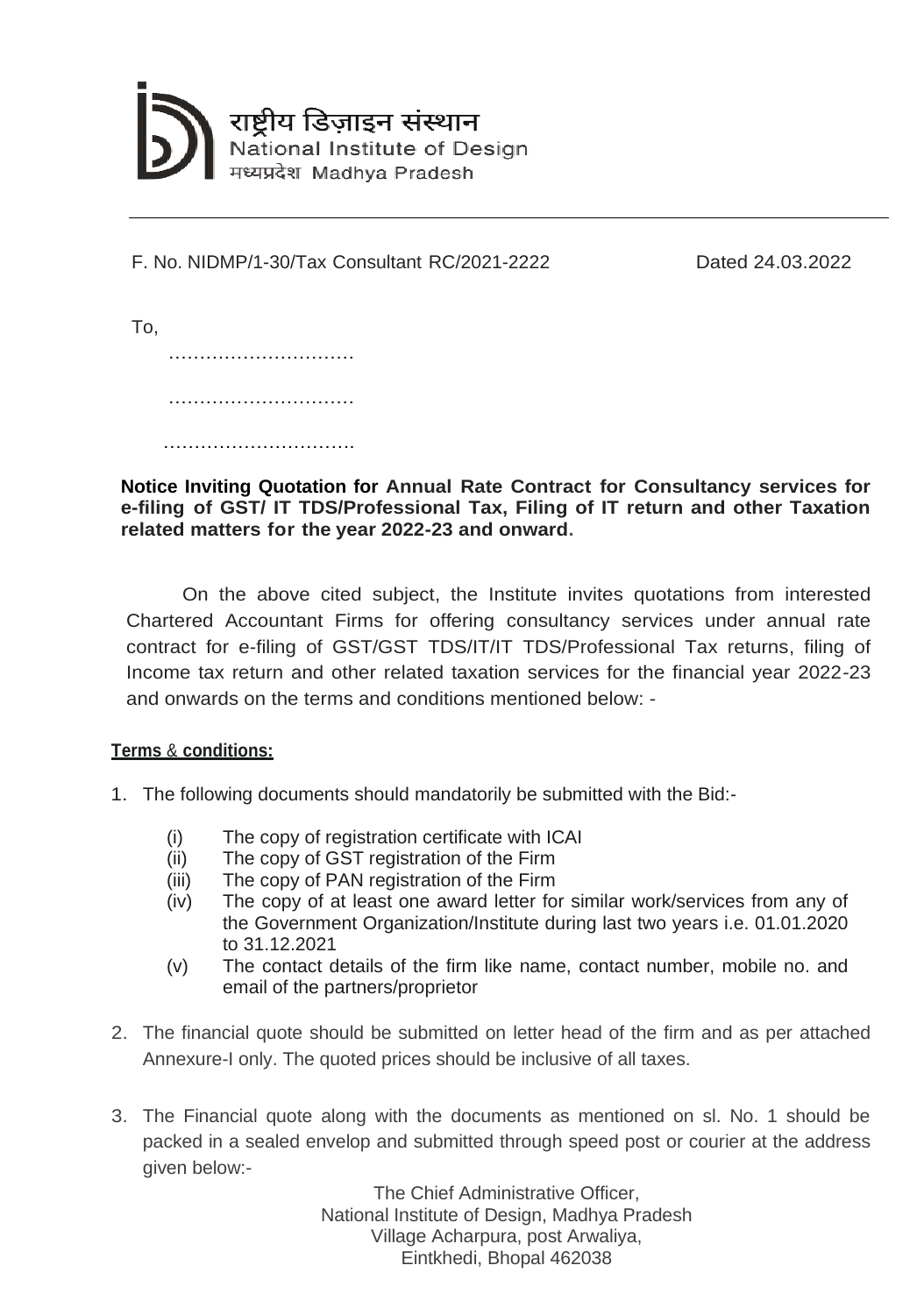- 4. Last date of submission of Bids shall be 18.04.2022. The Bids received after last day of submission shall not be entertained.
- 5. The Financial quote shall be evaluated based on total rates offered for the services required at Sl no. 1 to 5 only. The bidder quoted lowest quote for these service shall be awarded the work order subject to the compliance of other terms of the tender.
- 6. Delivery of Services: Services to be affected as advised by **NID, MP.**
- 7. Payment shall be released on quarterly basis on receipt of pre-receipted bill submitted in triplicate in favour of Director, National Institute of Design, MP on quarterly basis. The copy of filed returns, during the relevant quarter, shall be invariably attached with the quarterly bill.
- 8. Payment will be made within reasonable time say within 30 days from the date of receipt of bill after satisfactory services. Since the mode of payment will be e-payment system, hence bank account no., name of bank with address and IFSC Code of bank must be recorded on the body of bill supported with GST, TAN, Service Tax & PAN details/ Copies.
- 9. The assignment at Sl. No. 01 to 12 of Annexure-I shall be awarded as and when the need arises, and the firm will raise the bill as per allotted and completed work only.
- 10. TDS & other taxes will be deducted from the bill as per rules.
- 11. The selected firm will be required to deposit Rs. 5,000/- as security money in the form of Demand Draft/FDR in f/o National Institute of Design, MP which will be refunded after satisfactory completion of the contract period. If at any stage, services of the firm are not found satisfactory, the award letter shall be liable to be terminated and security Deposit shall be forfeited.
- 12. The initial award of work will be for one year; however, it can be mutually extended after the expiry for a period of one year for two more years (one year at a time) based on the quality of services on the same terms & conditions and rates.
- 13. The firm shall submit its written consent/confirmation before take-up the awarded work.
- 14. All disputes subject to Bhopal Jurisdiction only.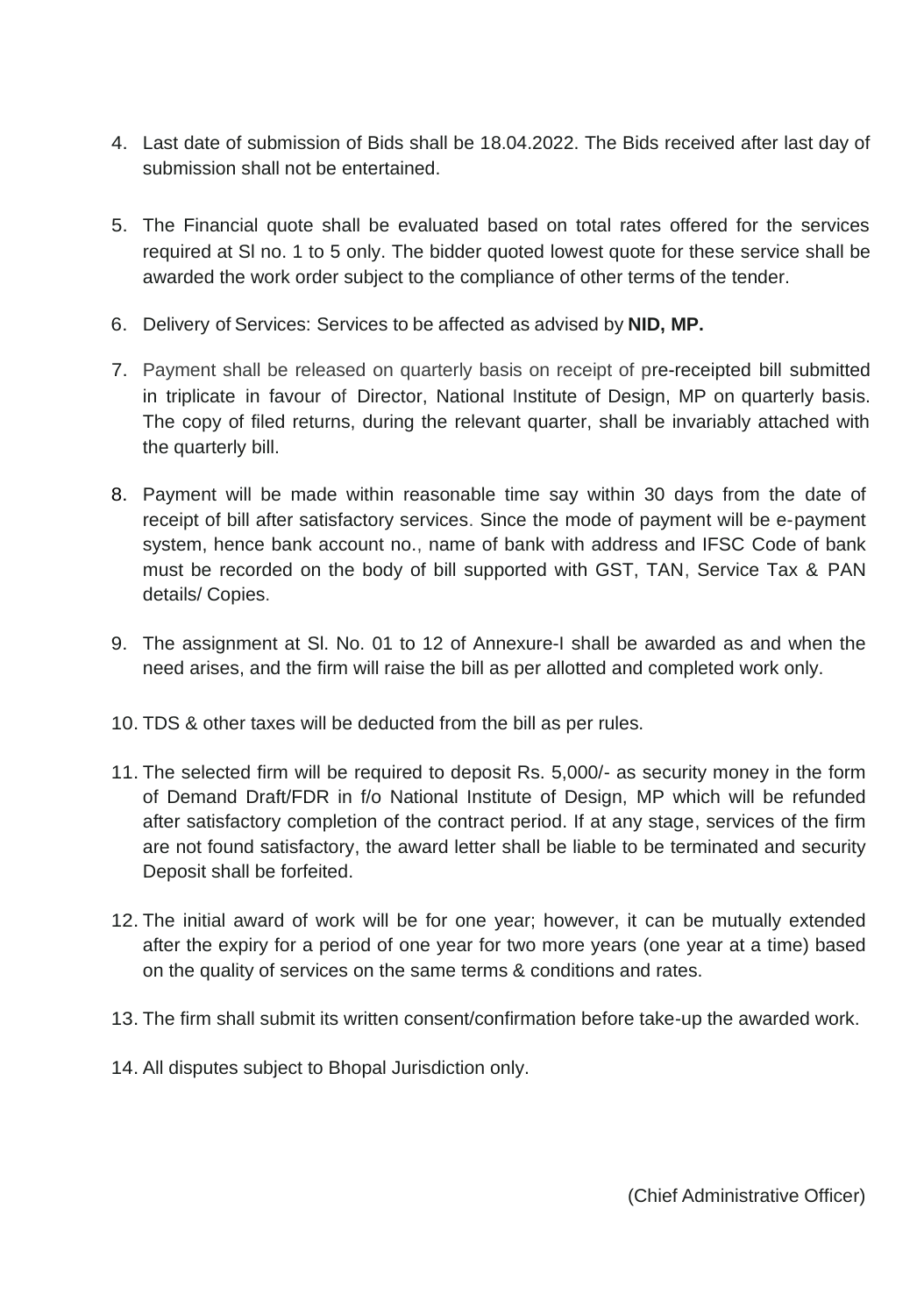## **FINANCIAL OFFER (To be submitted on Official letter head of the firm)**

| SI.<br>No.     | <b>Works details</b>                                                                                                                                                                                                                                                                                                                                                              | <b>Professional fee to be</b><br>charged for financial<br>year (incl. GST.) in ₹ |
|----------------|-----------------------------------------------------------------------------------------------------------------------------------------------------------------------------------------------------------------------------------------------------------------------------------------------------------------------------------------------------------------------------------|----------------------------------------------------------------------------------|
| $\mathbf{1}$   | E-filing of Quarterly Return of Income tax TDS<br>(payment towards Salary), Compilation of data,<br>Generation of Form 24Q, Issuance of soft copy of<br>Form-16 A & B, on prescribed date in r/o salaried<br>employees of Institute. (Approx.<br>35<br>to<br>50<br>employees).                                                                                                    |                                                                                  |
| 2              | Filing of Income Tax return for the Institute<br>including<br>calculations,<br>of<br>preparation<br>all<br>attachment, finalization of refund (if any)<br>and<br>revised return, if required.                                                                                                                                                                                     |                                                                                  |
| 3              | E-filing of Quarterly/Monthly Return of Professional<br><b>Tax</b>                                                                                                                                                                                                                                                                                                                |                                                                                  |
| $\overline{4}$ | E-filing of Quarterly Return of Income tax TDS<br>(payment towards Contractors), Compilation of<br>data, Generation of Form 26 Q, Issuance of Soft<br>copy of Form-16 on prescribed date in r/o<br>Companies/ Contractors of the Institute (Approx.<br>1000 entries in a year).                                                                                                   |                                                                                  |
| 5              | E-filing of Monthly/Quarterly/Yearly return of GST<br>and GST TDS for the institute and its suppliers'<br>companies/contractors/organizations as per GOI<br>instructions including claiming of Input Tax credit,<br>applicable, and issue<br><b>GST</b><br>0f<br>wherever<br>Certificate/Proforma, if any, and claims of input<br>credit with its calculations for the Institute. |                                                                                  |
| 6#             | Advice on GST matters, as may be referred by the<br>Institute (Rate may be quoted for per advice basis)                                                                                                                                                                                                                                                                           |                                                                                  |
| 7#             | Preparation of reply of Notices and Settlement of<br>notices<br>received<br>such<br>from<br>Income<br>Tax<br>Department/GST or other taxation authorities<br>under the relevant tax laws, if need so arises.<br>(Rate may be quoted for per case basis)                                                                                                                           |                                                                                  |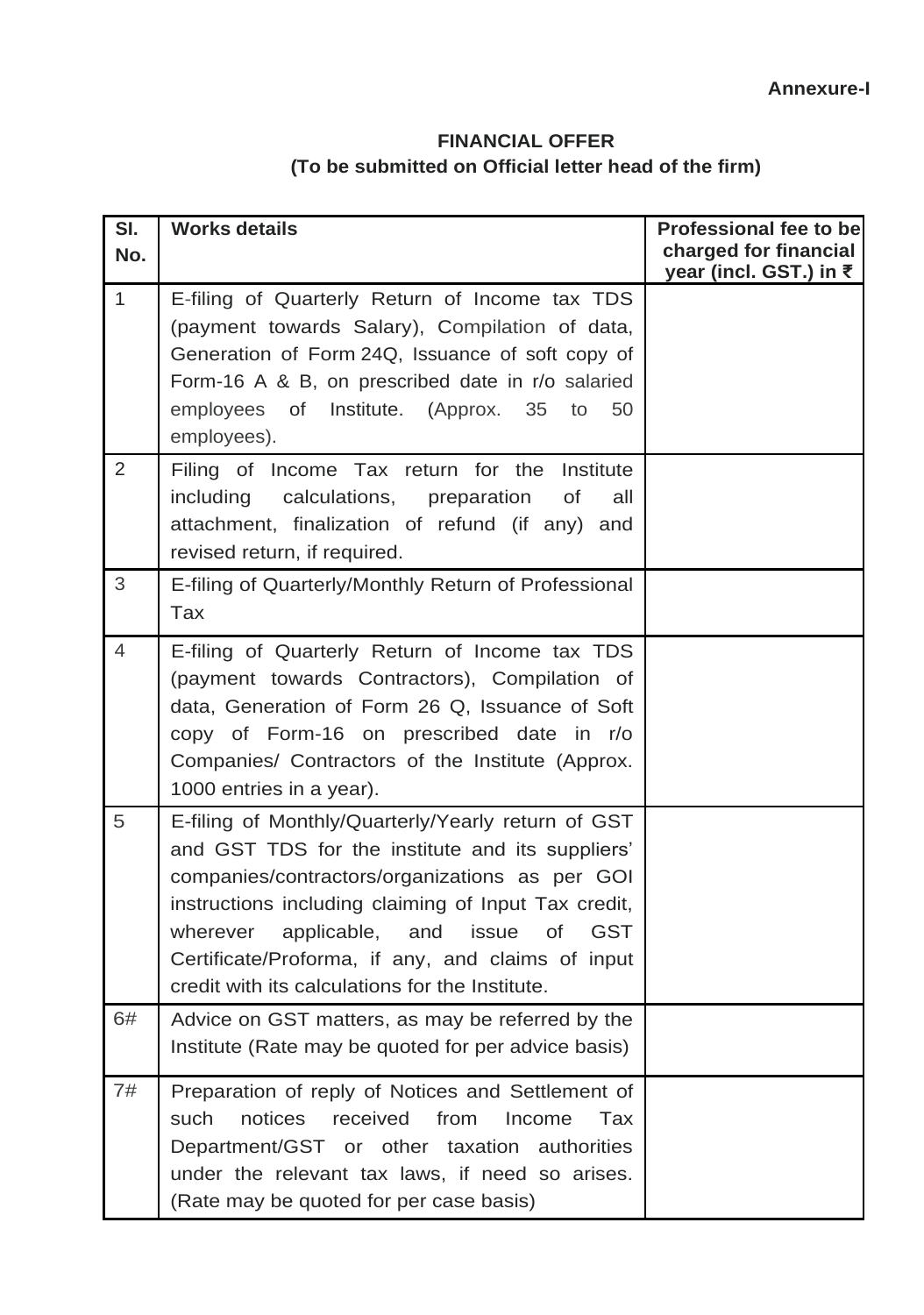| 8#  | Provide print out of Form 16 and Form 16A & B,<br>need so arises. (Rate may be quoted for per case<br>basis)                                                                                                                               |  |
|-----|--------------------------------------------------------------------------------------------------------------------------------------------------------------------------------------------------------------------------------------------|--|
| 9#  | Preparation and submission of Form 15 CA and 15<br>CB or any other similar form required for official<br>purposes (Rate may be quoted for per case basis)                                                                                  |  |
| 10# | To provide assistance to the Institute in farming of<br>replies of queries raised by the Govt. bodies of<br>Central/State/ or other organization on Taxation<br>matters, if the need so arises. (Rate may be quoted<br>for per case basis) |  |
| 11# | Professional fee for filling online TDS correction<br>(removal of default raise by GST/IT department) for<br>various quarters, if the need so arises. (Rate may be<br>quoted for per case basis)                                           |  |
| 12# | To carry out Tax Audit of the Institute and<br>submission of Tax audit report along with required<br>certification, if the need so arises. (Rate may be<br>quoted for per case basis)                                                      |  |

# The services at Sl no. 6 to 12 are occasional in nature and may be requested as per requirement of the Institute.

**Note:-** The quoted fee should be inclusive of Professional Fee, Travelling, Other Expenses etc. No claim for any other expenses shall be accepted beyond the fee offered to be charged under the contract.

Date:

Place:-

Signature of the Bidder with Seal & Address